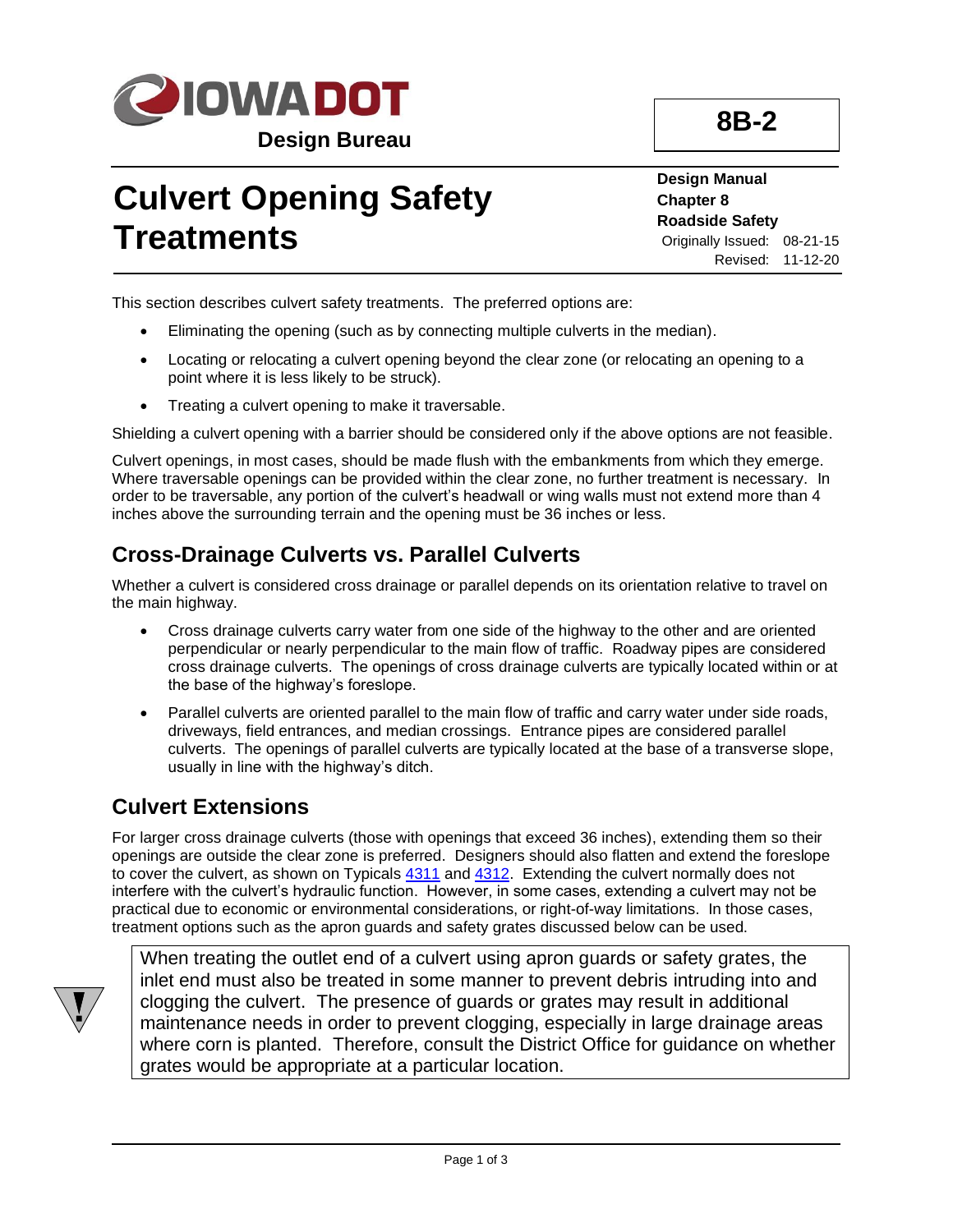## **Pipe Culvert Treatments**

#### **Cross Drainage Pipe Culverts (Roadway Pipes)**

The ends of cross drainage pipe culverts typically consist of pipe aprons to improve drainage efficiency. Concrete aprons with an F dimension (see Standard Road Plans [DR-201,](../SRP/IndividualStandards/dr201.pdf) [DR-202,](../SRP/IndividualStandards/dr202.pdf) [DR-](../SRP/IndividualStandards/dr205.pdf)[205,](../SRP/IndividualStandards/dr205.pdf) an[d DR-206\)](../SRP/IndividualStandards/dr206.pdf) larger than 36 inches, and metal aprons with a W dimension (see Standard Road Plans [DR-203](../SRP/IndividualStandards/dr203.pdf) o[r DR-204\)](../SRP/IndividualStandards/dr201.pdf) larger than 36 inches, are considered objects if located within the clear zone and require safety treatments.

Safety treatments for cross drainage pipe culvert openings are as follows:

- For circular concrete roadway pipes, use a [DR-201](../SRP/IndividualStandards/dr201.pdf) pipe apron with a [DR-213](../SRP/IndividualStandards/dr213.pdf) apron quard.
- For low clearance concrete roadway pipes, use a  $DR-202$  pipe apron with a  $DR-213$  apron guard.
- For circular corrugated metal or polyethylene roadway pipes, or for unclassified roadway pipes, use a  $DR-201$  pipe apron with a  $DR-213$  apron guard. A  $DR-122$  Type "C-3" or "C-4" (depending on flow direction) adaptor must be used to connect the concrete apron to the pipe. Note this in the tabulation and/or in the estimate reference notes.

For situations not covered above, contact the [Roadside Safety Engineer](01B-02/RoadSideSafetyEngineer.pdf) for guidance.

#### **Parallel Pipe Culverts (Entrance and Median Pipes)**

Parallel pipe culvert openings are treated differently than cross drainage pipe openings. Special aprons have been developed for use in certain situations. Openings smaller than 24 inches are considered traversable and typically do not require safety treatments, except in medians.

Safety treatments for parallel pipe culvert openings are as follows:

- For circular entrance pipes up to 60 inches in diameter, use a **DR-211** Metal Safety Slope Apron. This design is a combination apron/guard. When used with concrete or unclassified pipe culverts, a  $DR-122$  Type "C-3" or "C-4" (depending on flow direction) adaptor must be used. Note this in the tabulation and/or in the estimate reference notes.
- For circular entrance pipes greater than 60 inches in diameter, use a  $DR-201$  pipe apron with a [DR-213](../SRP/IndividualStandards/dr213.pdf) apron guard. When used with corrugated metal, polyethylene, or unclassified pipe culverts, a [DR-122](../SRP/IndividualStandards/dr122.pdf) Type "C-3" or "C-4" (depending on flow direction) adaptor must be used. Note this in the tabulation and/or in the estimate reference notes.
- For corrugated parallel pipes within the median, use a **[DR-212](../SRP/IndividualStandards/dr212.pdf)** Beveled Pipe and Guard. This design is a combination apron/guard and is available in sizes ranging from 12 through 24 inches.
- For concrete parallel pipes within the median, use a [DR-211](../SRP/IndividualStandards/dr211.pdf) Metal Safety Slope Apron. A [DR-122](../SRP/IndividualStandards/dr122.pdf) Type "C-3" or "C-4" (depending on flow direction) adaptor must be used to connect the metal apron to the concrete pipe. Note this in the tabulation and/or in the estimate reference notes.

For situations not covered above, contact the [Roadside Safety Engineer](01B-02/RoadSideSafetyEngineer.pdf) for quidance.

### **Box Culvert Treatments**

The openings of cross drainage box culverts can be made traversable through the use of safety grates. This treatment is shown on Standard Road Plan [DR-503](../SRP/IndividualStandards/dr503.pdf) and is adaptable to many sizes and shapes of openings.



#### Safety grates should not be used on foreslopes steeper than 3:1.

If the decision is made to use safety grates, contact the Preliminary Bridge Design Section of the Bridges and Structures Bureau for assistance in filling out Tabulation [108-24.](../tnt/PDFsandWebFiles/IndividualPDFs/0108-24.PDF)

One additional safety concern that must be addressed relates to the culvert's headwall. Ensure that the headwall does not protrude above the surrounding ground by more than 4 inches (flush with the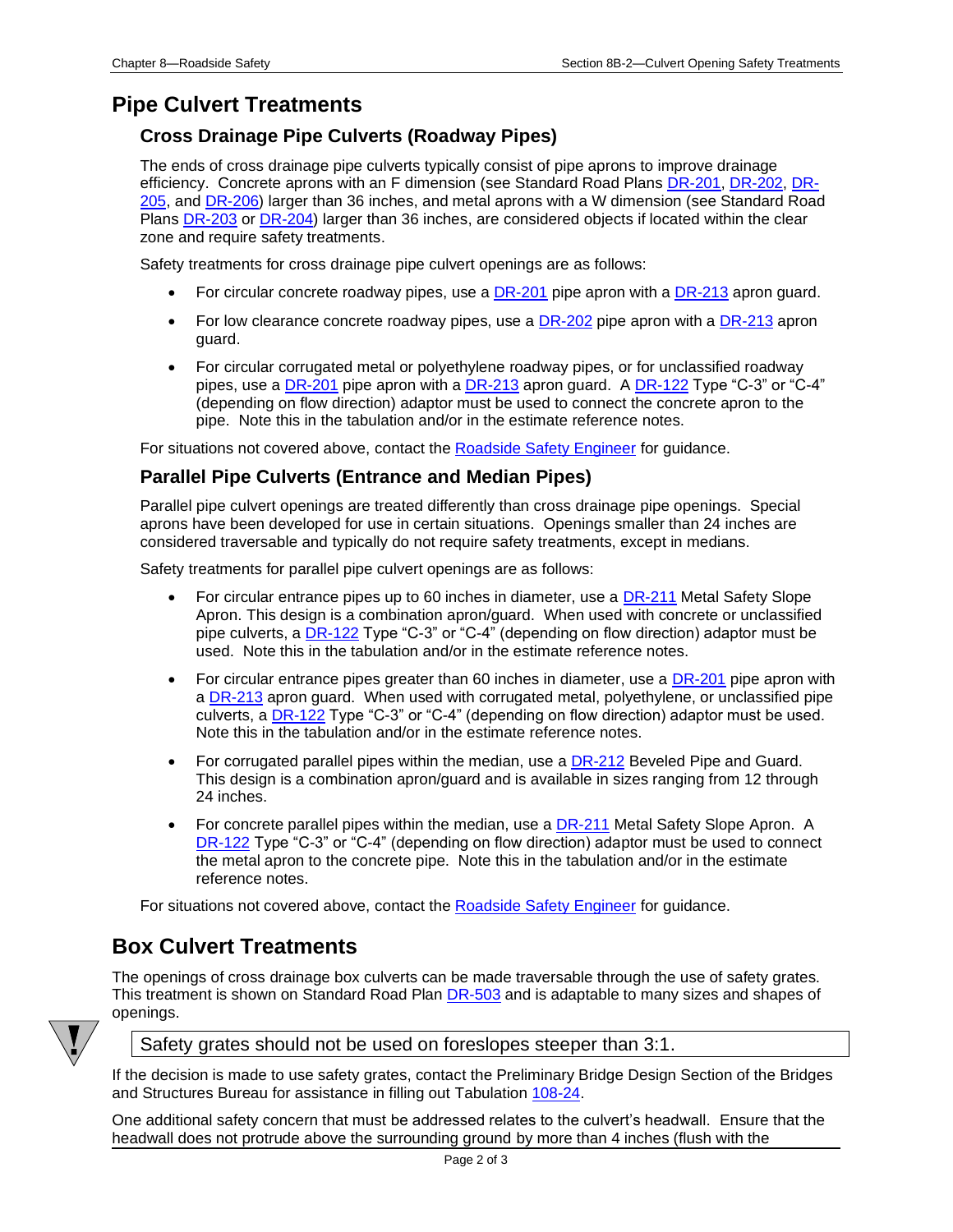surrounding ground is preferred). This can be accomplished either by shaping the surrounding ground or cutting off the headwall to be flush with the ground.

Safety grates should not be applied to the openings of box culverts that are oriented parallel to the flow of traffic on the main highway. A different treatment method should be used.